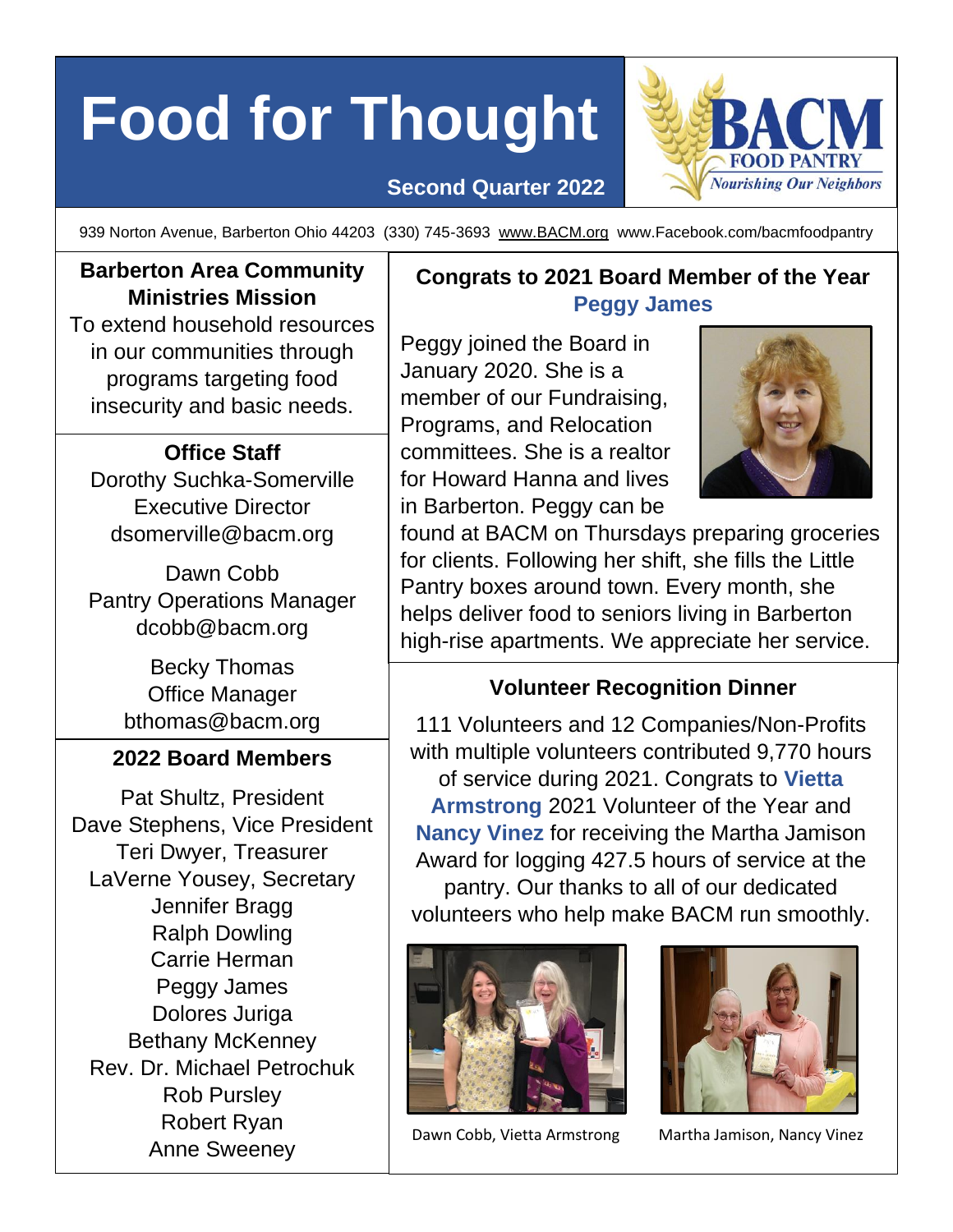## VOLUNTEER **SPOTLIGHT**



**Food Truck Delivery** Every Monday morning **Dave Cobb and Ralph Dowling** drive to Akron Canton Regional Foodbank to pick up tons of food to feed our neighbors each week. Dave is known for finding "extras" for our clients, such as holiday candy and desserts. While Ralph picks up the freshest fruits and vegetables he can find. Together, the guys bring back a well-rounded selection of groceries for our clients.

## **Unload Trucks**

Dedicated volunteers, **Gary, Tim, Bubba, Bruce, Connor, Tom, Rob and/or Rick** can be found at BACM on Mondays from about 10- 11AM unloading the food trucks.





## **Veterans Assistance Rev. Edmond Fast PhD** of the American

Legion 566 and VFW 1066 offers Veteran counseling & benefit assistance to BACM clients. If you or someone you know needs veteran assistance call Ed for an appointment at (330) 472-9068.



## **Checking-In Clients**

During Covid when BACM switched to offering drive-thru service rather than walk-in service, we purchased a tablet and to allow quick registration at clients' cars. We thank **Vietta Armstrong, Judy Garey, and Dawn Cobb** for taking the training classes needed to check in and register new clients.



**Stark \* Summit Ambulance** New volunteer, **Blaine Love,** of J&C Ambulance Services Inc picks up donated food from Dollar General on Eastern Rd each Wednesday morning. **J&C AMBULANCE** 

ERVICES?

## **Shoppers & Stockers**

Many volunteers help us stock the shelves, then "shop" the pantry by preparing grocery bags based on family size. This month, we thank **Sarah Tomer, Debbie Wasch, and Sharon Kerechanin** for their help.

> **June Volunteer Raffle** Volunteers, remember to drop a raffle ticket in the bucket each day you volunteer at BACM for your chance to win prizes.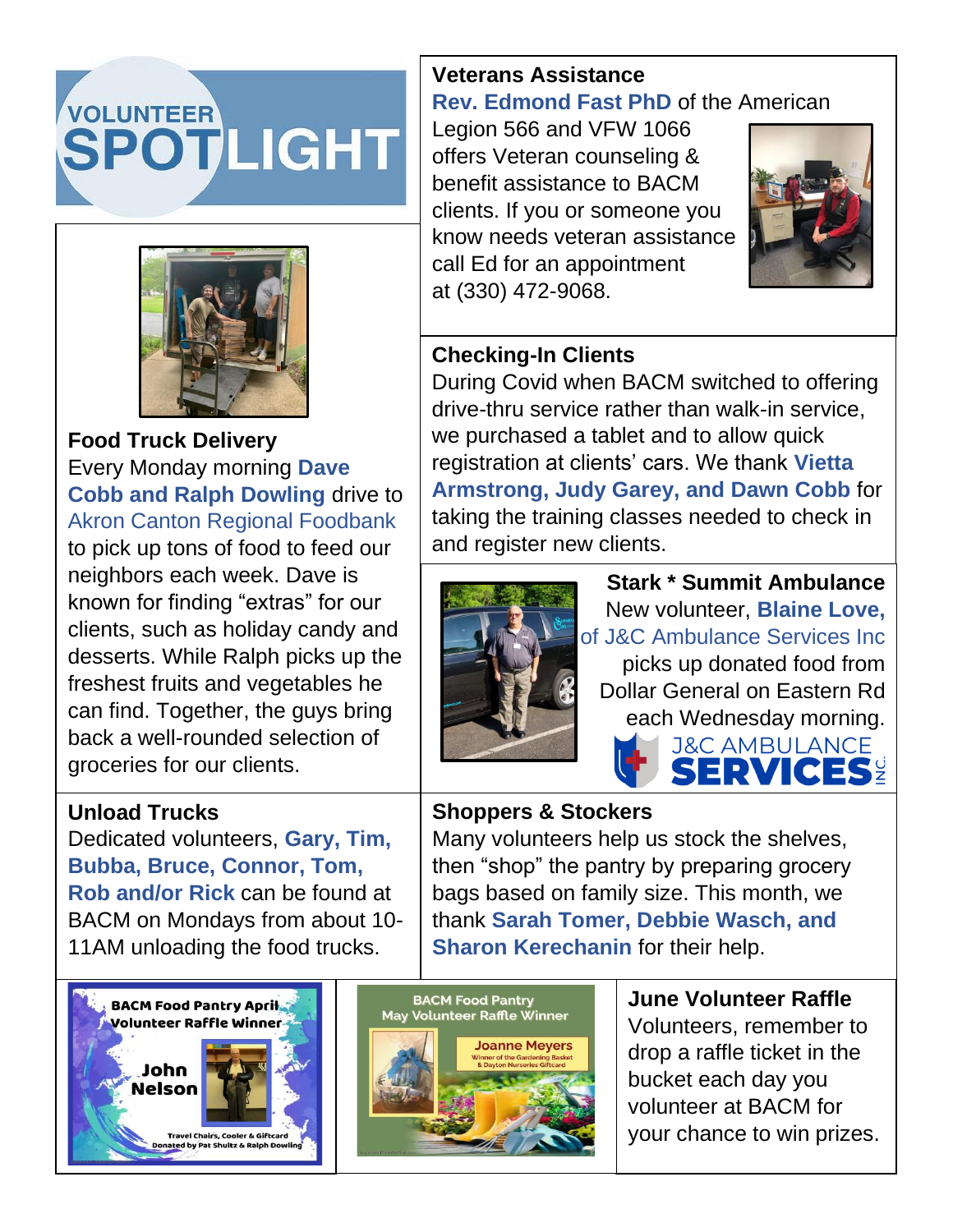| <b>UPCOMING</b><br>Birdies<br><b>FOR BACM</b><br>Pledge your support for BACM Food Pantry with<br><b>Birdies for BACM</b><br>The Bridgestone Senior Players Championship will be held<br>July 6-10, 2022 at Firestone Country Club<br>Support BACM Food Pantry by making a pledge<br>Your pledge will be multiplied by the total number of birdies in the tournament<br>to determine your total contribution.<br>For example: A pledge of \$.10 per birdie X 700 total birdies = a donation of \$70<br>Donors, do you want to make the tournament even more fun?<br>Guess the total number of birdies in the tournament and the person who guesses<br>correctly (or closest without going over) will receive a \$50 gift card to Remarkable Diner.<br>The winner will be notified and prize will be sent after pledge payment is received.<br>Birdies For BACM Fundraiser - Please return the portion below to BACM by Tuesday, July 5, 2022<br>Name_<br>Phone<br>I would like to pledge \$<br>per birdie<br>I understand my donation to BACM will be my pledge amount times the total number of birdies<br>Rather than pledge, I would like to make a one-time donation of \$<br>My guess for the total number of birdies in the tournament is:<br>In the event of a tie, a winner will be chosen at random from the qualifying entries<br>BACM will notify you of your total donation amount after the tournament<br>Please mail or drop off your form to BACM at 939 Norton Avenue, Barberton, OH 44203<br><b>BACM Donation Form</b> | Hungry to Ride-Riding for Hunger<br>2ND ANNUAL POKER RUN Saturday, July 30, 2022<br>Bikers for BAC<br>\$20 per Rider/Driver \$10 per passenger<br>All Vehicles Welcome!!<br><b>Pre-Registration Available</b><br>Scan QR code<br><b>First 20 Riders receive a</b><br><b>T-Shirt!</b><br>losted by:<br><b>People Check Services</b><br>and Block 7 Bar & Grill.<br><b>Start: Loyal Order of the Moose, Barberton</b><br><b>Stops:</b><br><b>Live Entertainment</b><br>. County Line Bar & Grill, Hartville<br>by Mark Leach<br><b>Bud's Corner, Louisville</b><br>. Old Timers Bar & Griddle, Massillon<br><b>Registration starts at:</b><br>- Canal Boat Lounge, Canal Fulton<br>10:00 a.m.<br>- Rusty Railz, Clinton<br><b>End: Block 7 Bar and Grill, Barberton</b><br><b>First Bike Out:</b><br>. <b>BBO Dinner</b><br>11:00 a.m.<br>Door Prizes<br><b>Last Bike Out:</b><br>. \$200 Prize for Best Hand!<br>1:00 p.m.<br>50/50 and Basket Raffles!<br><b>Last Bike In:</b><br>5:00 p.m.<br>ALL PROCEEDS AWARDED TO BACM TO HELP FIGHT HUNGER WITHIN THE COMMUNITIES THEY SERVE.<br>13<br><b>SAVE THE DATE</b><br>316029 9<br>76<br>316029<br>76<br>24 65 FREE 28<br>24 65 FREE 28 7<br>2400 FRE<br>60<br>$353290$<br>$3290$ |
|-----------------------------------------------------------------------------------------------------------------------------------------------------------------------------------------------------------------------------------------------------------------------------------------------------------------------------------------------------------------------------------------------------------------------------------------------------------------------------------------------------------------------------------------------------------------------------------------------------------------------------------------------------------------------------------------------------------------------------------------------------------------------------------------------------------------------------------------------------------------------------------------------------------------------------------------------------------------------------------------------------------------------------------------------------------------------------------------------------------------------------------------------------------------------------------------------------------------------------------------------------------------------------------------------------------------------------------------------------------------------------------------------------------------------------------------------------------------------------------------------------------------------------------------|---------------------------------------------------------------------------------------------------------------------------------------------------------------------------------------------------------------------------------------------------------------------------------------------------------------------------------------------------------------------------------------------------------------------------------------------------------------------------------------------------------------------------------------------------------------------------------------------------------------------------------------------------------------------------------------------------------------------------------------------------------------------------------------------------------------------------------------------------------------------------------------------------------------------------------------------------------------------------------------------------------------------------------------------------------------------------------------------------------------------------------------------------------------------------------------------------------------------------------|
|                                                                                                                                                                                                                                                                                                                                                                                                                                                                                                                                                                                                                                                                                                                                                                                                                                                                                                                                                                                                                                                                                                                                                                                                                                                                                                                                                                                                                                                                                                                                         | BING                                                                                                                                                                                                                                                                                                                                                                                                                                                                                                                                                                                                                                                                                                                                                                                                                                                                                                                                                                                                                                                                                                                                                                                                                            |
|                                                                                                                                                                                                                                                                                                                                                                                                                                                                                                                                                                                                                                                                                                                                                                                                                                                                                                                                                                                                                                                                                                                                                                                                                                                                                                                                                                                                                                                                                                                                         | Wednesday,                                                                                                                                                                                                                                                                                                                                                                                                                                                                                                                                                                                                                                                                                                                                                                                                                                                                                                                                                                                                                                                                                                                                                                                                                      |
| Address: __________________________________                                                                                                                                                                                                                                                                                                                                                                                                                                                                                                                                                                                                                                                                                                                                                                                                                                                                                                                                                                                                                                                                                                                                                                                                                                                                                                                                                                                                                                                                                             | October 12, 2022                                                                                                                                                                                                                                                                                                                                                                                                                                                                                                                                                                                                                                                                                                                                                                                                                                                                                                                                                                                                                                                                                                                                                                                                                |
| Mark if you wish to remain anonymous<br>Make check payable to BACM<br>Mail to 939 Norton Ave, Barberton OH 44203<br>Thank you for your generosity!                                                                                                                                                                                                                                                                                                                                                                                                                                                                                                                                                                                                                                                                                                                                                                                                                                                                                                                                                                                                                                                                                                                                                                                                                                                                                                                                                                                      | Join our BACM<br>Dining Day this<br>summer. Visit<br>BACM.org or<br><b>Dining to</b><br>Facebook for<br>Donate<br>date and details.<br>Enjoy a meal that is filling<br>and fulfilling.                                                                                                                                                                                                                                                                                                                                                                                                                                                                                                                                                                                                                                                                                                                                                                                                                                                                                                                                                                                                                                          |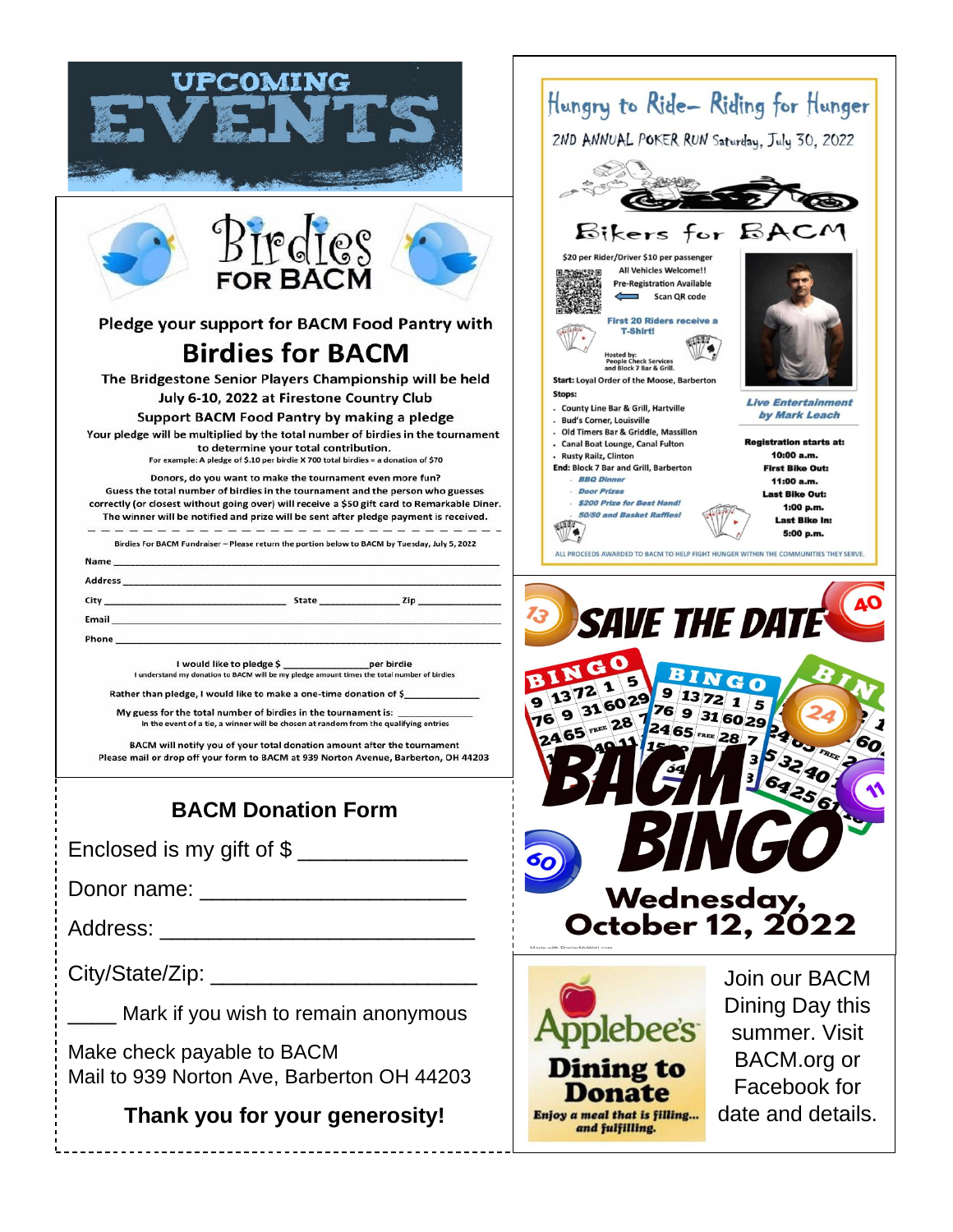

**Local Gardeners** BACM accepts fresh veggies from local growers throughout the summer. **A Whole Community** gathers



surplus produce from farms and shares with local food pantries & free meal sites.

## **Birdie Bags**

Filled with non-perish able foods, snacks & toiletries are donated



to students during pantry hours.





**AFSCME Union Local 265** have generously been making regular monetary donations to BACM to help fill our pantry shelves.

## **Pet Safety Event Barberton Parks and Recreation &**

**Barberton Fire Dept** hosted a Purple Paw Party on May 14 at Decker Park. They collected 200 lbs of pet food and \$1,105.





cafeteria before summer recess. Thank you for thinking of BACM families.



Our thanks to everyone that ordered from **E.O.C.** on our dining night and to **Jeremy Clemetson** for donating \$150; a portion of your sales.

## **Easter Baskets**

Members of **Johnson United Methodist Church**, including **Ralph Dowling, Pam Dye, and Judy Garey** provided 250 Easter baskets for BACM children.





**Canned Food Drive Magic City Kiwanis** collected many boxes of essential foods and \$575 cash on April 30. Our thanks to **Don Martin & Richard Orendas** for delivering.



**Jams & Jellies Smucker's** in Orrville continues to donate delicious jelly, syrup, and orange marmalade to the pantry. Giving our

clients a special treat at breakfast time.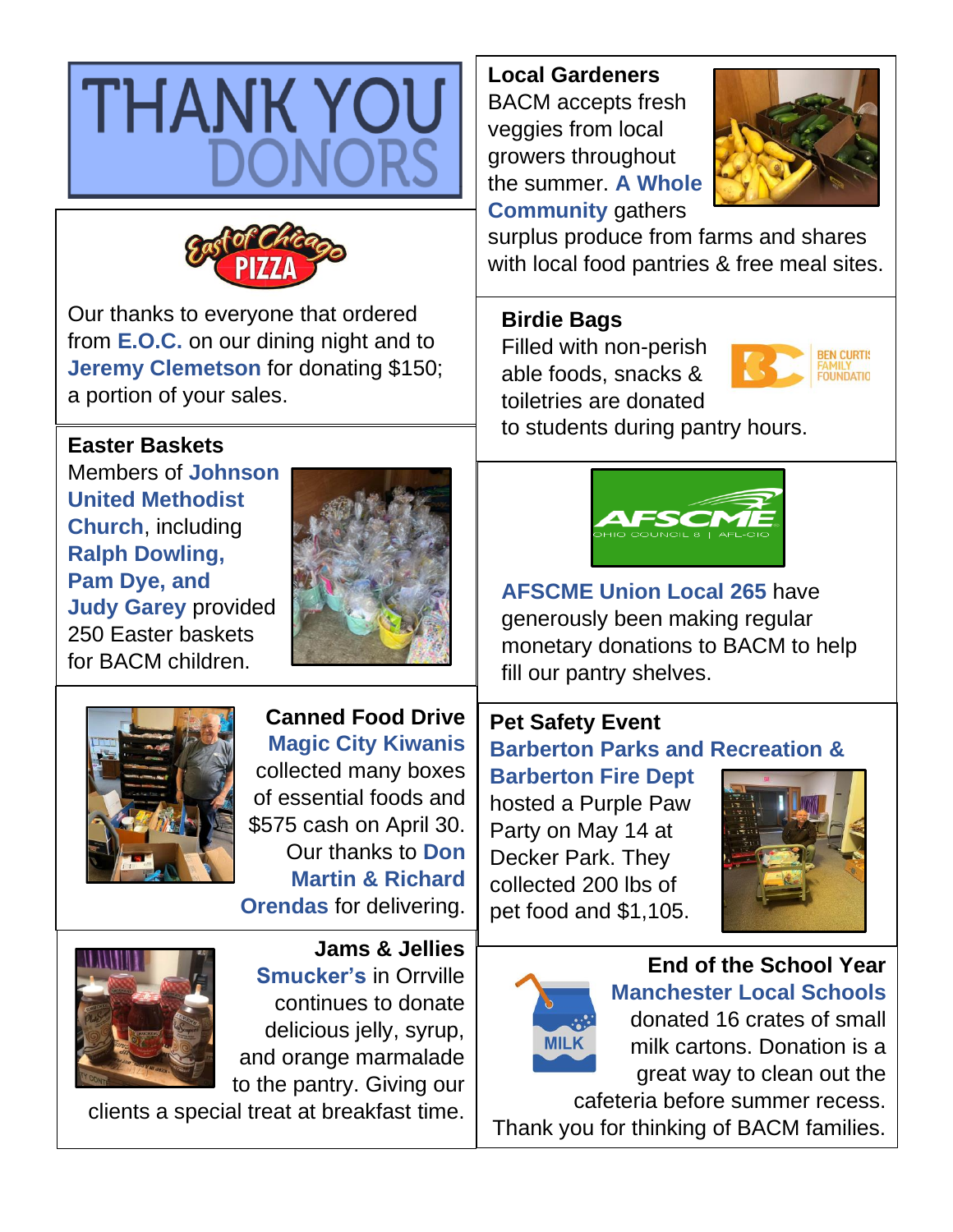

#### **Temporary Homeless**

Occasionally, homeless individuals seek help from BACM. Due to their situation, our usual combination of frozen foods and refrigerated milks & cheese are not ideal. We choose heat-n-eat meals and shelf stable products; along with offering paper plates and plasticware. The most essential tool is a can opener. We will gladly accept your donation of new manual can openers, if you'd like to give.



## **Blended Families**

Many large families of 10 or more people have come through the pantry lately. While registering them, we learn that either grandparents or parents are having a hardship that has brought 3 generations of their family together under one roof. We provide approx. 5 days of groceries for each member of the household.

## **Setbacks**

If you live from paycheck-to-paycheck, an illness, injury or loss of job can set you back. Rent and utilities must be paid, but your food budget is flexible. BACM is here to help with your temporary life setbacks. No appointment is necessary, just bring your ID on Tuesdays or Thursdays from 1-5PM.

## **Cost of Living**

The cost of everyday items, from gasoline to groceries, has increased. Our clients remark that their normal grocery budget is just not stretching as far as it used to. While picking up food, BACM also offers toiletries. We do not use donated funds to purchase toiletries. All of these items are donated by the community. Our biggest requests lately have been for toilet paper and paper towels. If you are in the position to give, feel free to drop off paper goods, soap,

toothpaste, laundry soap, shampoo, etc.



## **Transportation Issues**

We've seen a few people come to BACM recently on bicycles or walking. This is uncommon, but if your family has car trouble, coupled with the rising cost of gas, it is a possible solution.

## **Grandparents**

Sadly, over the past few years we have seen many grandparents raising their grandchildren. Some of the parents have drug or alcohol dependency. Rather than the children entering foster care, the grandparents take them in. On a fixed income, the new expense of mouths to feed brings them to BACM.